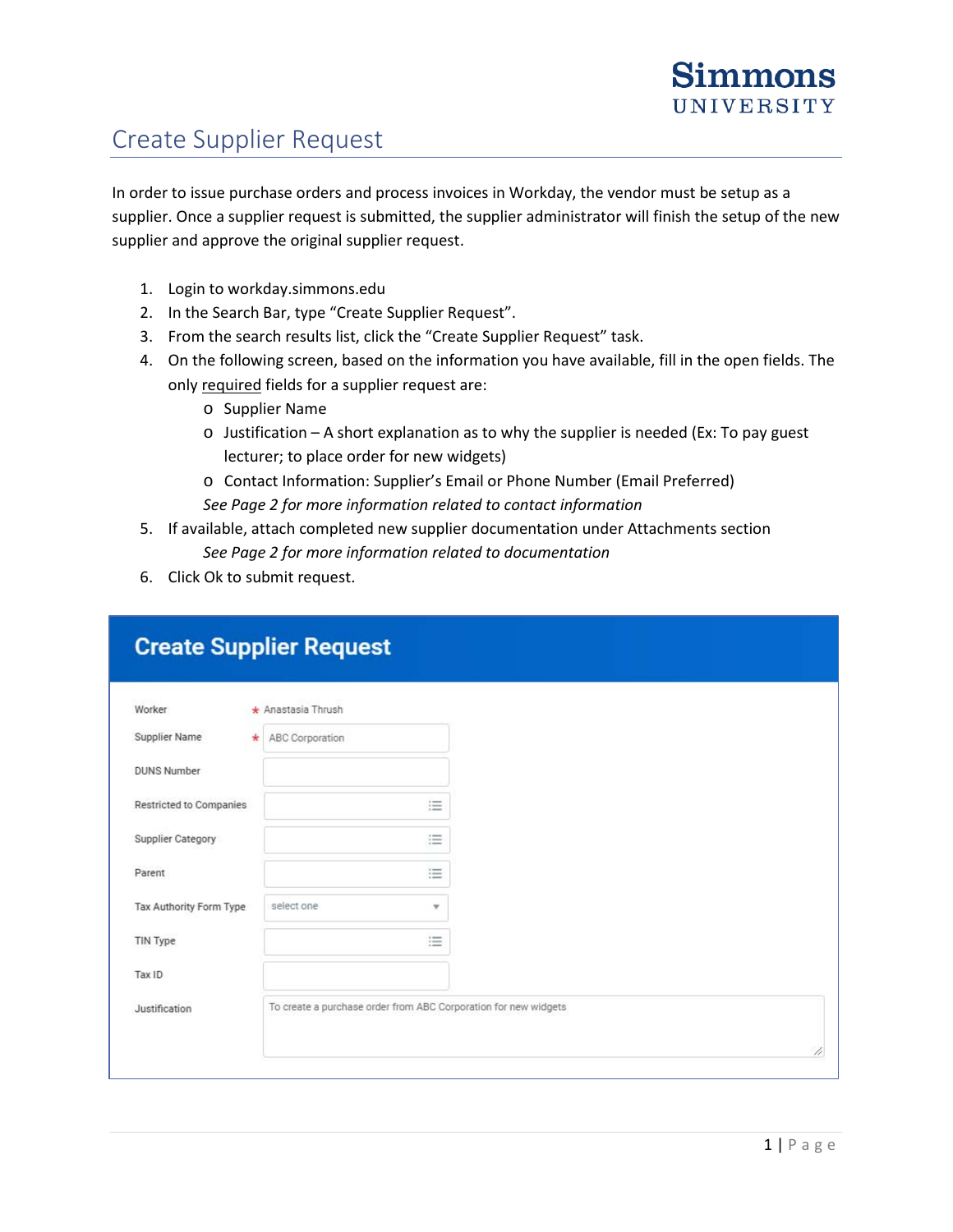## Entering Contact Information

| Country Phone Code * | X United States of America<br>$(+1)$ | 這  |
|----------------------|--------------------------------------|----|
| Phone Number         | $(617) 555 - 5555$<br>$\star$        |    |
| Phone Extension      |                                      |    |
| Phone Device         | Landline<br>$\star$                  | ÷  |
| Type                 | <b>Business</b><br>÷                 |    |
| Primary              | v.                                   |    |
| Use For              | $\times$ Billing                     | 這  |
|                      | $\times$ Remit To                    |    |
|                      | $\times$ Shipping                    |    |
| Visibility           | $\vee$ Public                        |    |
| Comments             |                                      |    |
|                      |                                      | 1, |
| Remove               |                                      |    |
| Add                  |                                      |    |

When entering contact information, click Add for the type of information you would like to enter (Phone, Address, Email, etc), then fill in all fields marked with an asterisk.

You may also be required to check a Primary box for one contact if more than one contact in the same category is selected (ex: 2 email addresses, one must be marked primary)

|            | Email Address * accounting@abcorp.com |   |
|------------|---------------------------------------|---|
|            |                                       |   |
| Type       | $\star$ Business                      |   |
| Primary    | $\vert x \vert$                       |   |
| Use For    | 這<br>$\times$ Billing                 |   |
|            | X Remit To                            |   |
|            | $\times$ Shipping                     |   |
| Visibility | $\triangleright$ Public               |   |
| Comments   |                                       |   |
|            |                                       | h |
| Remove     |                                       |   |
|            |                                       |   |
|            |                                       |   |

## Required Documentation for New Suppliers

To complete setup of a supplier in Workday, the following documentation is required:

- Supplier Registration Form
- Form W-9 OR Form W-8 (for international vendors)

These forms are available on the Purchasing webpage under Purchasing Forms.

If you are already in contact with the supplier, you may send the needed forms to the supplier and request they be completed. Once complete, you may attach them in the Attachments section of the new supplier request before submitting.

If you do not wish to request the forms be completed by the supplier, you may submit the request without documentation and the supplier administrator will reach out to the supplier via the email provided to request the forms be completed.

₽

## Reviewing Request Status

Once required forms are received, the supplier administrator will finish the set-up of the supplier and approve the original Request for Supplier.

The requestor will receive notification that the supplier has been successfully completed.

To review your notifications, click the Bell icon at the top right in Workday.

| Viewing: All         | Ù. | Sort By: Newest                                                                                 |  |
|----------------------|----|-------------------------------------------------------------------------------------------------|--|
|                      |    | From Last 30 Days                                                                               |  |
| Completed            |    | Supplier Request: NameTest 1, Inc. on 08/28/2018<br>Your Supplier Request has been Successfully |  |
| 21 hour(s) ago       |    |                                                                                                 |  |
| Thrush on 08/28/2018 |    | Supplier NameTest 1, Inc. submitted by Anastasia                                                |  |